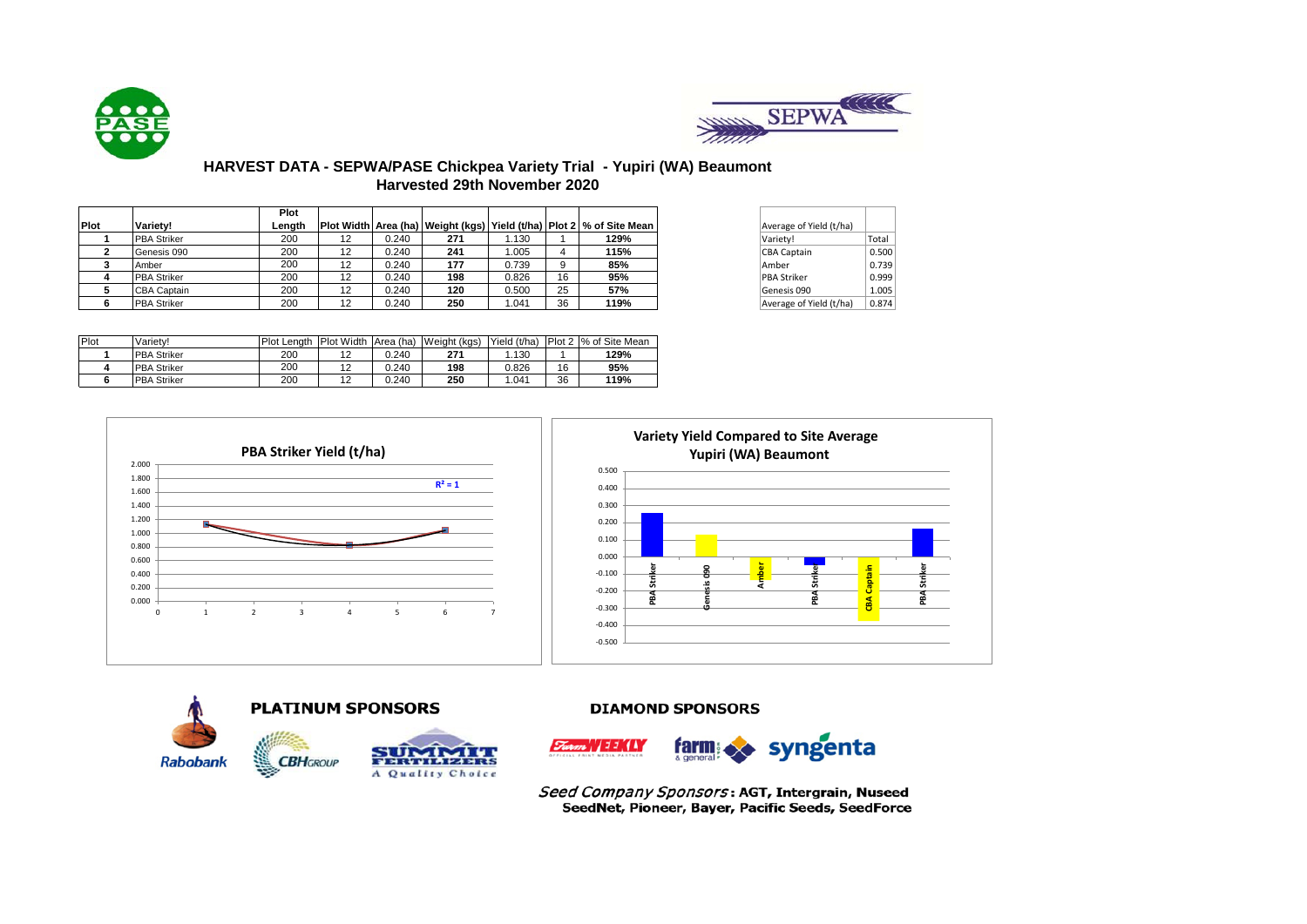





| Plot | Variety!           | Yield (t/ha) | % of Site Mean |
|------|--------------------|--------------|----------------|
|      | <b>PBA Striker</b> | 1.130        | 129%           |
| 2    | Genesis 090        | 1.005        | 115%           |
| 3    | Amber              | 0.739        | 85%            |
|      | <b>PBA Striker</b> | 0.826        | 95%            |
| 5    | <b>CBA Captain</b> | 0.500        | 57%            |
|      | <b>PBA Striker</b> | 1.041        | 119%           |

**Site Details**

**Date Sown: Date Harvested**  Seeding Rate: 50 kg/ha

**Soil Description:** Sand over Clay Duplex Thursday, 18 June 2020 Sunday, 29 November 2020

|            |           | <b>Plot Dimensions</b> |                          | Site Mean (t/ha)                | 0.873  |
|------------|-----------|------------------------|--------------------------|---------------------------------|--------|
| Length (m) | Width (m) | Area (m2)              | <b>Conversion Factor</b> | Probability                     | 0.258  |
|            |           |                        |                          | Least significant difference 5% | 0.7765 |
| 200        |           | 0.24                   | 4.17                     | <b>CV %</b>                     | 17.9   |
|            |           |                        |                          |                                 |        |



#### **Statistical Analysis**

| Site Mean (t/ha)                | 0.873  |
|---------------------------------|--------|
| Probability                     | 0.258  |
| Least significant difference 5% | 0.7765 |
| <b>CV %</b>                     | 179    |



## **PLATINUM SPONSORS**



### **DIAMOND SPONSORS**





Seed Company Sponsors: AGT, Intergrain, Nuseed SeedNet, Pioneer, Bayer, Pacific Seeds, SeedForce